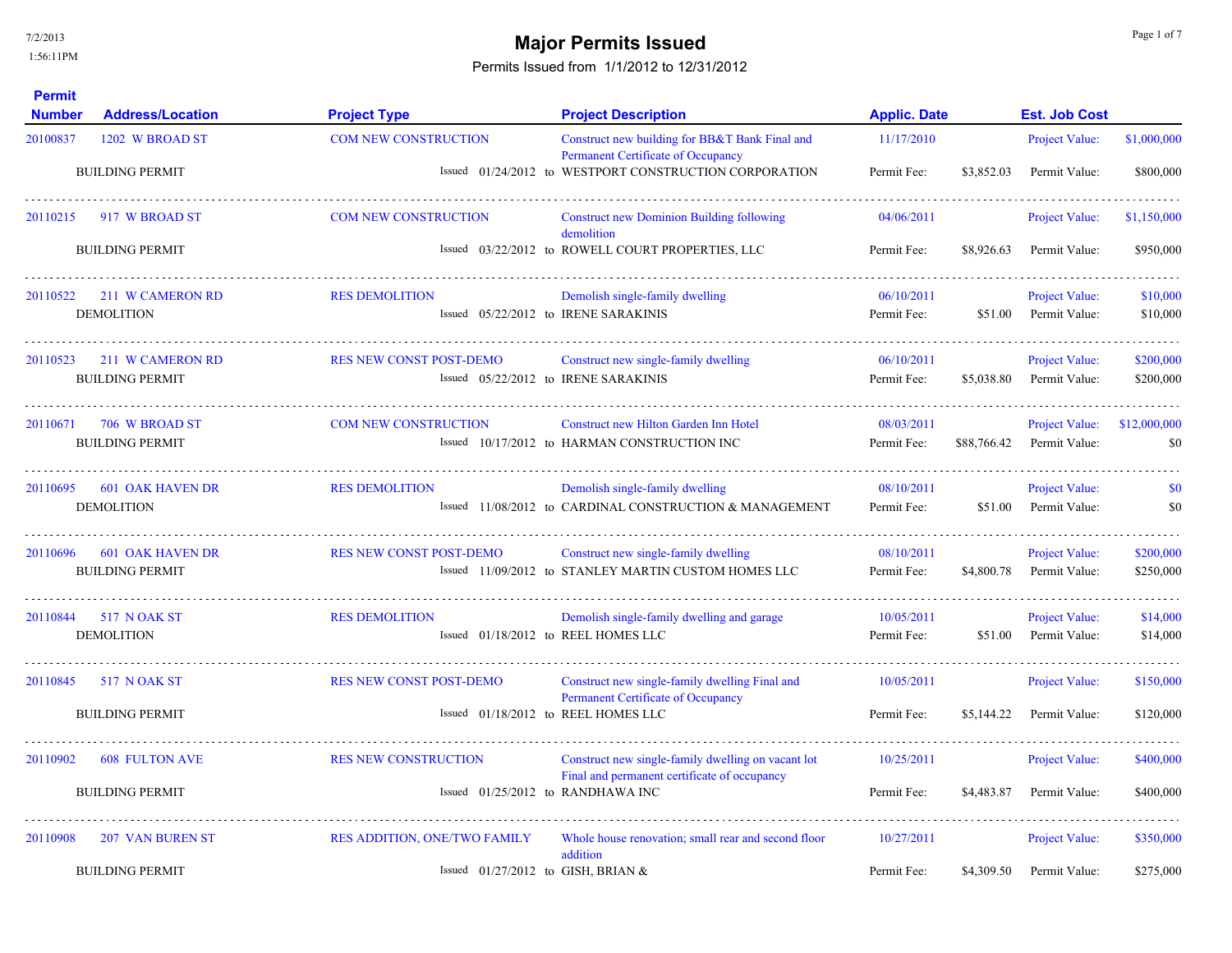7/2/2013

1:56:11PM

# **Major Permits Issued Major Permits Issued**

| <b>Permit</b><br><b>Number</b> | <b>Address/Location</b>                             | <b>Project Type</b>                                       | <b>Project Description</b>                                                                                                      | <b>Applic. Date</b>       | <b>Est. Job Cost</b>                                 |                            |
|--------------------------------|-----------------------------------------------------|-----------------------------------------------------------|---------------------------------------------------------------------------------------------------------------------------------|---------------------------|------------------------------------------------------|----------------------------|
| 20111059                       | 1102 LINCOLN AVE<br><b>BUILDING PERMIT</b>          | <b>RES ADDITION, ONE/TWO FAMILY</b>                       | Build 16'x 12' sunroom on existing deck.<br>Issued 01/10/2012 to PROFESSIONAL REMODELING GROUP LLC                              | 12/28/2011<br>Permit Fee: | <b>Project Value:</b><br>\$199.92<br>Permit Value:   | \$20,000<br>\$10,000       |
| 20111060                       | 410 E JEFFERSON ST<br><b>BUILDING PERMIT</b>        | <b>RES ADDITION, ONE/TWO FAMILY</b>                       | Add one-story addition to expand laundry room<br>Issued 01/25/2012 to CASE DESIGN/REMODELING INC                                | 12/30/2011<br>Permit Fee: | <b>Project Value:</b><br>Permit Value:<br>\$219.30   | \$44,700<br>\$16,300       |
| 20120011                       | 1012 MADISON LN<br><b>DEMOLITION</b>                | <b>RES DEMOLITION</b>                                     | Demolish single-family dwelling<br>Issued 03/13/2012 to CELEBRITY HOMES LC                                                      | 01/05/2012<br>Permit Fee: | <b>Project Value:</b><br>\$51.00<br>Permit Value:    | \$7,500<br>\$7,500         |
| 20120012                       | 1012 MADISON LN<br><b>BUILDING PERMIT</b>           | <b>RES NEW CONST POST-DEMO</b>                            | Construct new single-family dwelling Final and<br>permanent Certificate of Occupancy<br>Issued 03/13/2012 to CELEBRITY HOMES LC | 01/05/2012<br>Permit Fee: | Project Value:<br>\$4,818.68<br>Permit Value:        | \$340,000<br>\$300,000     |
| 20120021                       | 302 N LEE ST<br><b>DEMOLITION</b>                   | <b>RES DEMOLITION</b>                                     | Demolish garage<br>Issued 01/25/2012 to RANDHAWA INC                                                                            | 01/09/2012<br>Permit Fee: | Project Value:<br>Permit Value:<br>\$51.00           | \$1,500<br>\$1,500         |
| 20120041                       | 112 W ANNANDALE RD<br><b>BUILDING PERMIT</b>        | <b>RES ADDITION, ONE/TWO FAMILY</b>                       | Replace existing retaining walls with new ones.<br>Issued 02/03/2012 to JAVIERE HOME SOULUTION, INC                             | 01/13/2012<br>Permit Fee: | Project Value:<br>\$204.00<br>Permit Value:          | \$9,500<br>\$9,500         |
| 20120047                       | 917 W BROAD ST<br><b>DEMOLITION</b>                 | <b>COM DEMOLITION</b><br>Issued 02/23/2012 to ZADNIK CORP | Demolish restaurant El Zunzal                                                                                                   | 01/18/2012<br>Permit Fee: | Project Value:<br>\$51.00<br>Permit Value:           | \$20,000<br>\$20,000       |
| 20120099                       | 700 BERRY ST<br><b>BUILDING PERMIT</b>              | <b>RES ADDITION, ONE/TWO FAMILY</b>                       | New front porch, remodel second floor, 1.5-story<br>addition<br>Issued 02/28/2012 to THOUGHTFUL DEVELOPMENT LLC                 | 02/08/2012<br>Permit Fee: | <b>Project Value:</b><br>\$1,987.01<br>Permit Value: | \$325,000<br>\$260,000     |
| 20120101                       | <b>537 GREAT FALLS ST</b><br><b>DEMOLITION</b>      | <b>RES DEMOLITION</b>                                     | Demolish garage to clear land for new house<br>Issued 05/02/2012 to RANDHAWA INC                                                | 02/09/2012<br>Permit Fee: | Project Value:<br>\$51.00<br>Permit Value:           | \$1,500<br>\$1,500         |
| 20120102                       | <b>537 GREAT FALLS ST</b><br><b>BUILDING PERMIT</b> | <b>RES NEW CONST POST-DEMO</b>                            | Construct new single-family dwelling after garage<br>demo<br>Issued 05/15/2012 to RANDHAWA INC                                  | 02/09/2012<br>Permit Fee: | <b>Project Value:</b><br>Permit Value:<br>\$5,103.77 | \$400,000<br>\$300,000     |
| 20120111                       | 601 S OAK ST<br><b>BUILDING PERMIT</b>              | <b>COM ADDITION</b>                                       | Addition/Remodel to TJ Elementary School<br>Issued 10/19/2012 to HESS CONSTRUCTION + ENGINEERING SERVICES                       | 02/13/2012<br>Permit Fee: | Project Value:<br>\$0.00<br>Permit Value:            | \$5,000,000<br>\$3,338,585 |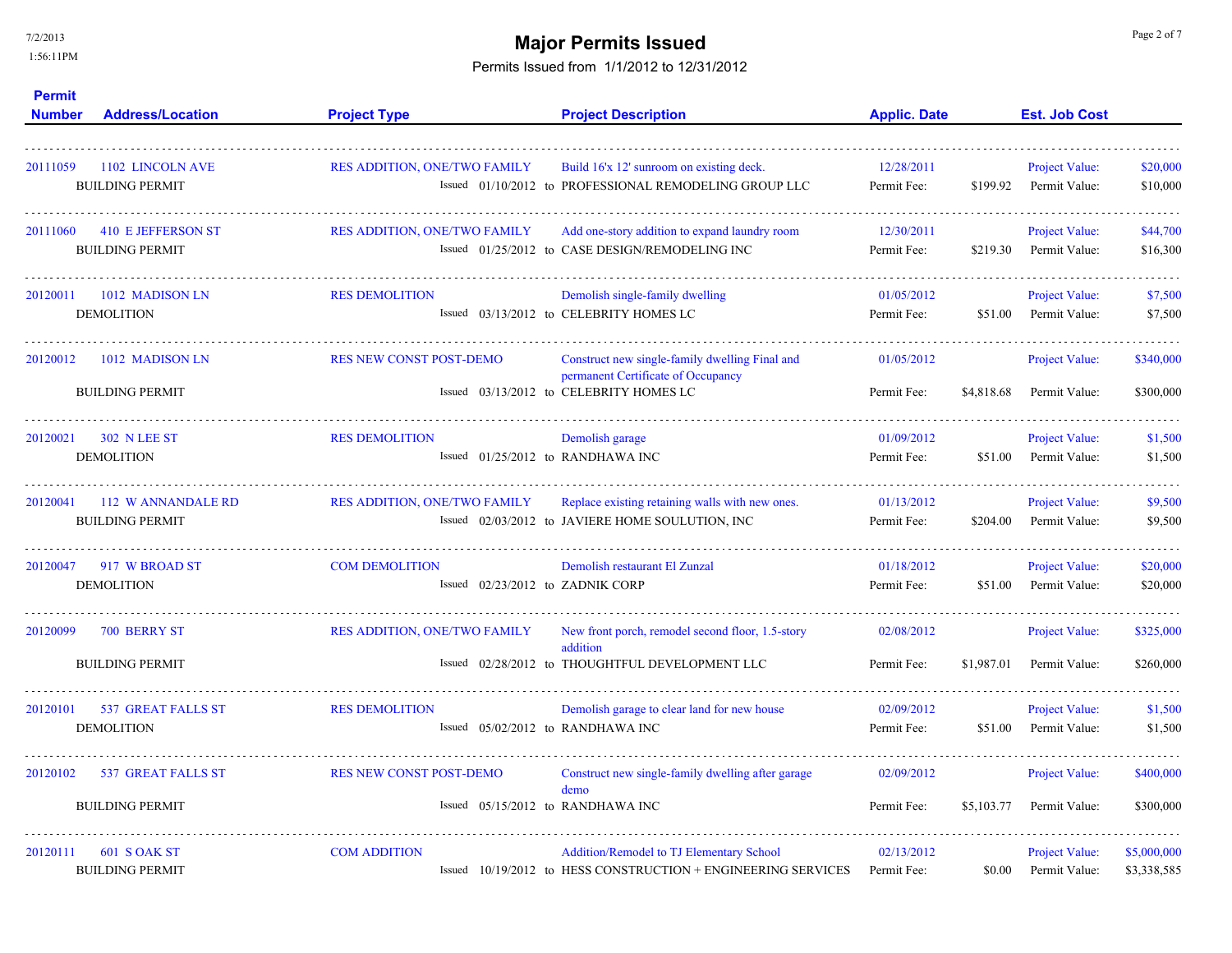### **Major Permits Issued Major Permits Issued**

| <b>Permit</b><br><b>Number</b> | <b>Address/Location</b>                               | <b>Project Type</b>                                         | <b>Project Description</b>                                                                                                            | <b>Applic. Date</b>       | <b>Est. Job Cost</b>                                 |                        |
|--------------------------------|-------------------------------------------------------|-------------------------------------------------------------|---------------------------------------------------------------------------------------------------------------------------------------|---------------------------|------------------------------------------------------|------------------------|
| 20120116                       | 323 RILEY ST                                          | RES ADDITION, ONE/TWO FAMILY                                | Repair framing sheeting to exterior wall. Move int<br>wall Repair and finish drywall, paint.                                          | 02/14/2012                | <b>Project Value:</b>                                | \$6,400                |
|                                | <b>BUILDING PERMIT</b>                                |                                                             | Issued 03/01/2012 to UNCLE STEVE'S HANDY WORK                                                                                         | Permit Fee:               | \$150.45<br>Permit Value:                            | \$6,400                |
| 20120170                       | 510 TIMBER LN<br><b>BUILDING PERMIT</b>               | <b>RES ADDITION, ONE/TWO FAMILY</b>                         | One-story rear addition, 2 porches, interior remodel<br>Issued 04/17/2012 to JOSEPH L. TIPPETT                                        | 03/07/2012<br>Permit Fee: | <b>Project Value:</b><br>\$1,326.00<br>Permit Value: | \$120,000<br>\$40,000  |
| 20120187                       | 310 GROVE AVE<br><b>DEMOLITION</b>                    | <b>RES DEMOLITION</b>                                       | Demolish single-family dwelling<br>Issued 06/25/2012 to ERIC M WILLIAMS                                                               | 03/15/2012<br>Permit Fee: | <b>Project Value:</b><br>\$51.00<br>Permit Value:    | \$9,500<br>\$9,500     |
| 20120188                       | 310 GROVE AVE<br><b>BUILDING PERMIT</b>               | <b>RES NEW CONST POST-DEMO</b>                              | Construct new single-family dwelling<br>Issued 06/27/2012 to ERIC M WILLIAMS                                                          | 03/15/2012<br>Permit Fee: | Project Value:<br>\$6,174.52<br>Permit Value:        | \$634,000<br>\$495,000 |
| 20120191                       | <b>304 PENNSYLVANIA AVE</b><br><b>BUILDING PERMIT</b> | <b>RES ADDITION, ONE/TWO FAMILY</b>                         | Remove/replace upper level; replace porch; mech &<br>bathroom<br>Issued 04/30/2012 to MARC DESIGN BUILD INC                           | 03/15/2012<br>Permit Fee: | <b>Project Value:</b><br>\$795.60<br>Permit Value:   | \$130,000<br>\$130,000 |
| 20120197                       | 1007 LINCOLN AVE<br><b>DEMOLITION</b>                 | <b>RES DEMOLITION</b><br>Issued 06/22/2012 to ROBERT DEMARR | Demolish single-family dwelling                                                                                                       | 03/16/2012<br>Permit Fee: | <b>Project Value:</b><br>\$51.00<br>Permit Value:    | <b>SO</b><br>\$12,000  |
| 20120198                       | 1007 A LINCOLN AVE<br><b>BUILDING PERMIT</b>          | <b>RES NEW CONST POST-DEMO</b>                              | Construct new single-family dwelling Final and<br>Permanent Certificate of Occupancy<br>Issued 07/16/2012 to LITTLE CITY BUILDERS LLC | 03/16/2012<br>Permit Fee: | Project Value:<br>\$3,962.75<br>Permit Value:        | \$350,000<br>\$185,000 |
| 20120199                       | 1007 B LINCOLN AVE<br><b>BUILDING PERMIT</b>          | <b>RES NEW CONST POST-DEMO</b>                              | Construct new single-family dwelling<br>Issued 07/16/2012 to LITTLE CITY BUILDERS LLC                                                 | 03/19/2012<br>Permit Fee: | Project Value:<br>\$3,962.75<br>Permit Value:        | \$350,000<br>\$185,000 |
| 20120244                       | 902 LINCOLN AVE<br><b>BUILDING PERMIT</b>             | <b>RES ADDITION, ONE/TWO FAMILY</b>                         | Add second floor and front porch, remodel interior<br>Issued 05/15/2012 to GERALD C STALEY BUILDER INC                                | 03/29/2012<br>Permit Fee: | Project Value:<br>\$3,026.60<br>Permit Value:        | \$380,000<br>\$290,000 |
| 20120247                       | <b>308 POPLAR DR</b><br><b>BUILDING PERMIT</b>        | RES ADDITION, ONE/TWO FAMILY                                | Renovation of existing & addition<br>Issued 08/30/2012 to GORDON, CHRISTOPHER                                                         | 03/30/2012<br>Permit Fee: | Project Value:<br>\$5,264.88<br>Permit Value:        | \$420,000<br>\$420,000 |
| 20120281                       | 502 A WALDEN CT                                       | <b>RES NEW CONSTRUCTION</b>                                 | Construct new single-family dwelling on vacant lot.<br>Final and Permanent Certificate of Occupancy                                   | 04/12/2012                | <b>Project Value:</b>                                | \$638,000              |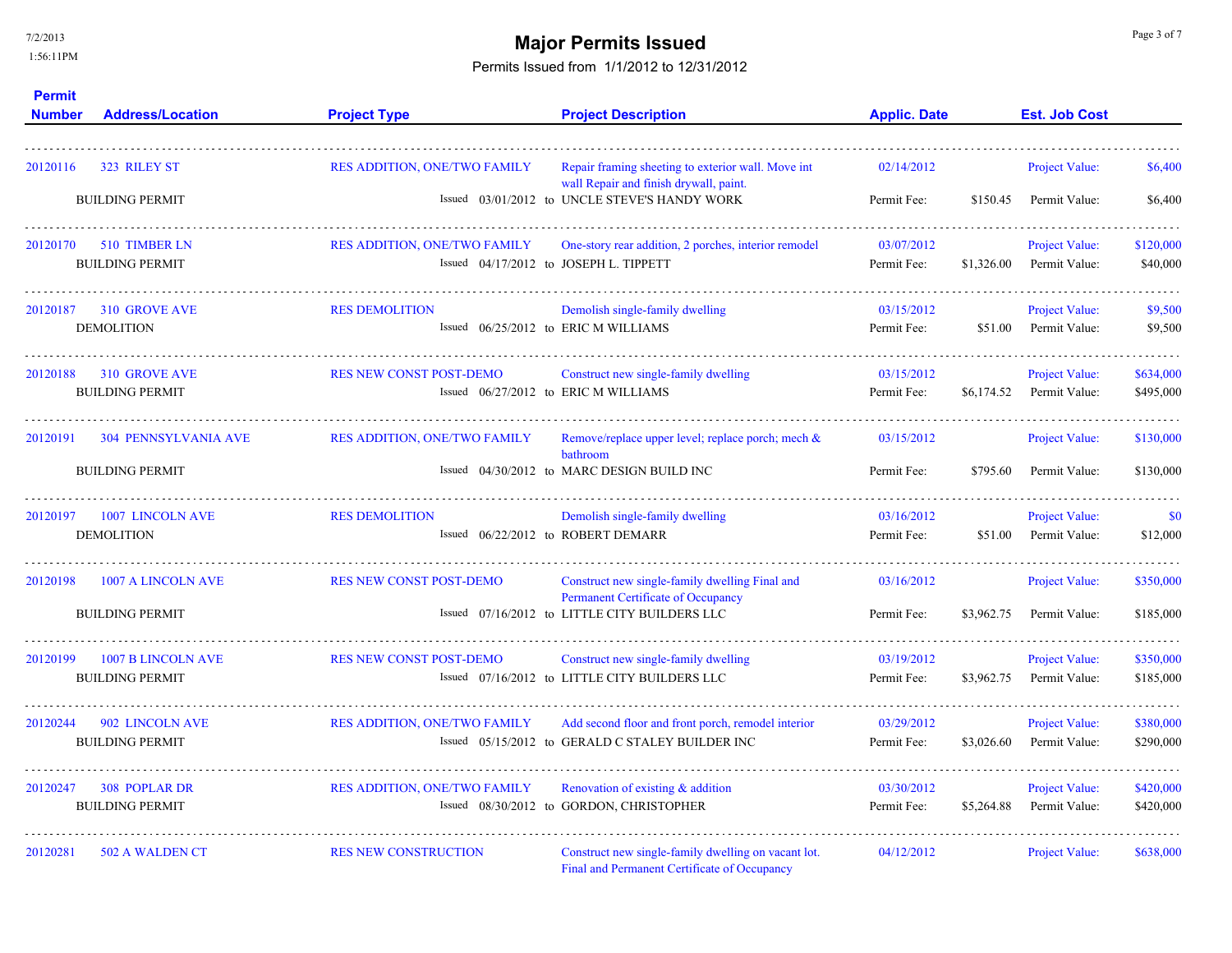## **Major Permits Issued Major Permits Issued**

| <b>Permit</b><br><b>Number</b> | <b>Address/Location</b>                       | <b>Project Type</b>                                               | <b>Project Description</b>                                                                                                                               | <b>Applic. Date</b>       |            | <b>Est. Job Cost</b>                   |                        |
|--------------------------------|-----------------------------------------------|-------------------------------------------------------------------|----------------------------------------------------------------------------------------------------------------------------------------------------------|---------------------------|------------|----------------------------------------|------------------------|
|                                | <b>BUILDING PERMIT</b>                        |                                                                   | Issued 08/10/2012 to HUNTER CONTRACTING INC                                                                                                              | Permit Fee:               | \$3,948.83 | Permit Value:                          | \$422,000              |
| 20120285                       | 211 S LEE ST<br><b>BUILDING PERMIT</b>        | RES ADDITION. ONE/TWO FAMILY<br>Issued 07/19/2012 to HODGES, ERIN | Construct large addition with grading plan                                                                                                               | 04/16/2012<br>Permit Fee: | \$2,026.13 | Project Value:<br>Permit Value:        | \$0<br>\$0             |
| 20120302                       | 102 LAWTON ST<br><b>DEMOLITION</b>            | <b>RES DEMOLITION</b>                                             | Demolish single-family dwelling<br>Issued 07/27/2012 to JD A CUSTOM HOMES INC                                                                            | 04/17/2012<br>Permit Fee: | \$51.00    | Project Value:<br>Permit Value:        | \$8,000<br>\$8,000     |
| 20120303                       | 102 LAWTON ST<br><b>BUILDING PERMIT</b>       | RES NEW CONST POST-DEMO                                           | Construct single-family dwelling<br>Issued 08/07/2012 to JD A CUSTOM HOMES INC                                                                           | 04/17/2012<br>Permit Fee: | \$7,556.87 | <b>Project Value:</b><br>Permit Value: | \$450,000<br>\$100,000 |
| 20120307                       | 214 W CAMERON RD<br><b>DEMOLITION</b>         | <b>RES DEMOLITION</b><br>Issued 08/14/2012 to IRENE SARAKINIS     | Demolish single-family dwelling                                                                                                                          | 04/17/2012<br>Permit Fee: | \$51.00    | Project Value:<br>Permit Value:        | \$7,000<br>\$7,000     |
| 20120308                       | 214 W CAMERON RD<br><b>BUILDING PERMIT</b>    | RES NEW CONST POST-DEMO<br>Issued 08/14/2012 to IRENE SARAKINIS   | Construct new single-family dwelling                                                                                                                     | 04/17/2012<br>Permit Fee: | \$5,034.16 | <b>Project Value:</b><br>Permit Value: | \$200,000<br>\$175,000 |
| 20120326                       | 311 POPLAR DR<br><b>BUILDING PERMIT</b>       | <b>RES ADDITION, ONE/TWO FAMILY</b>                               | Construct pavilion in rear of house with fire place<br>and barbecue.<br>Issued 05/16/2012 to FINE LANDSCAPES LTD                                         | 04/23/2012<br>Permit Fee: | \$450.84   | Project Value:<br>Permit Value:        | \$12,000<br>\$45,000   |
| 20120330                       | 119 S SPRING ST<br><b>BUILDING PERMIT</b>     | <b>RES ADDITION, ONE/TWO FAMILY</b>                               | Renovate existing home, addition<br>Issued 05/29/2012 to GBI CORPORATION                                                                                 | 04/24/2012<br>Permit Fee: | \$2,578.41 | Project Value:<br>Permit Value:        | \$250,000<br>\$50,000  |
| 20120362                       | <b>306 NOAK ST</b><br><b>BUILDING PERMIT</b>  | <b>RES ADDITION, ONE/TWO FAMILY</b>                               | Construct addition and screened porch<br>Issued 06/21/2012 to CASE DESIGN/REMODELING INC                                                                 | 04/30/2012<br>Permit Fee: | \$1,646.89 | Project Value:<br>Permit Value:        | \$364,907<br>\$194,000 |
| 20120363                       | 616 LAURA DR<br><b>BUILDING PERMIT</b>        | <b>RES ADDITION, ONE/TWO FAMILY</b>                               | Replace existing addition 12x15 w/ steps.<br>Issued 05/17/2012 to SUN DESIGN REMODLING SPECIALISTS INC                                                   | 05/01/2012<br>Permit Fee: | \$285.60   | Project Value:<br>Permit Value:        | \$20,000<br>\$10,000   |
| 20120378                       | <b>304 N LEE ST</b><br><b>BUILDING PERMIT</b> | <b>RES NEW CONSTRUCTION</b><br>Issued 07/25/2012 to RANDHAWA INC  | Construct new single-family dwelling on vacant lot                                                                                                       | 05/02/2012<br>Permit Fee: | \$6,283.91 | Project Value:<br>Permit Value:        | \$400,000<br>\$340,000 |
| 20120382                       | 1104 SEATON LN<br><b>BUILDING PERMIT</b>      | <b>RES ADDITION, ONE/TWO FAMILY</b>                               | Construct a 3 story addition on rear of existing home.<br>Remodel existing 2nd floor bedrooms.<br>Issued 06/25/2012 to STICKS 'N STONES CUSTOM HOMES LLC | 05/03/2012<br>Permit Fee: | \$2,772.67 | <b>Project Value:</b><br>Permit Value: | \$125,000<br>\$25,000  |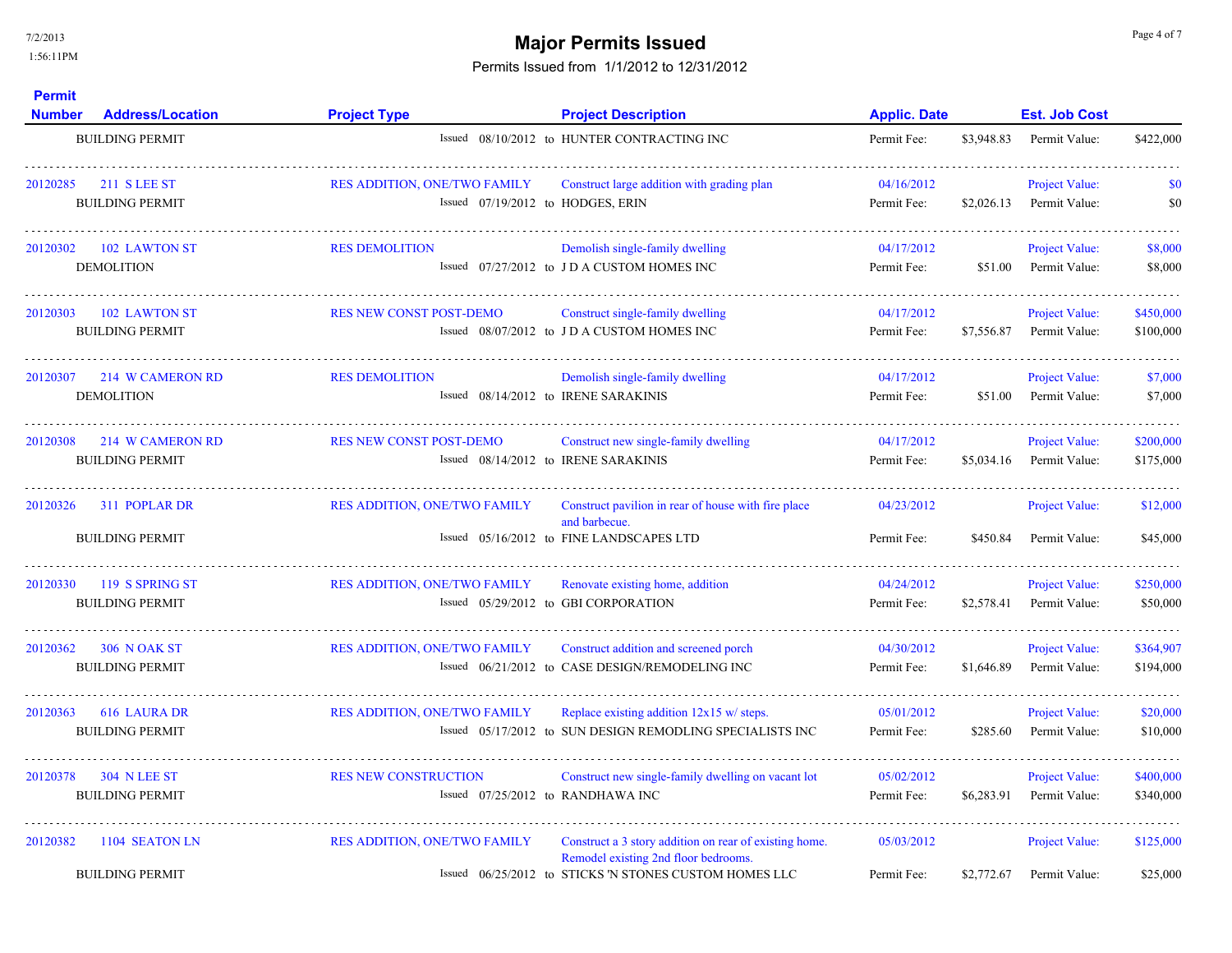7/2/2013

1:56:11PM

# **Major Permits Issued Major Permits Issued**

| <b>Permit</b><br><b>Number</b> | <b>Address/Location</b>                          | <b>Project Type</b>                 | <b>Project Description</b>                                                                                      | <b>Applic. Date</b>       |            | <b>Est. Job Cost</b>                   |                      |
|--------------------------------|--------------------------------------------------|-------------------------------------|-----------------------------------------------------------------------------------------------------------------|---------------------------|------------|----------------------------------------|----------------------|
| 20120388                       | <b>605 RANDOLPH ST</b><br><b>BUILDING PERMIT</b> | RES ADDITION, ONE/TWO FAMILY        | New attached garage with deck above it.<br>Issued 06/26/2012 to BELL DESGIN BUILD INC                           | 05/07/2012<br>Permit Fee: | \$530.40   | <b>Project Value:</b><br>Permit Value: | \$45,000<br>\$25,000 |
| 20120389                       | <b>107 W GREENWAY BLVD</b>                       | <b>RES ADDITION, ONE/TWO FAMILY</b> | Addition in the back of existing and addition to<br>second floor.                                               | 05/07/2012                |            | Project Value:                         | \$130,000            |
|                                | <b>BUILDING PERMIT</b>                           |                                     | Issued 05/30/2012 to V.R. ELECTRIC INC                                                                          | Permit Fee:               | \$2,087.79 | Permit Value:                          | \$20,000             |
| 20120396                       | <b>422 E JEFFERSON ST</b>                        | <b>RES ADDITION, ONE/TWO FAMILY</b> | Demo balconies. New roof. Second-floor addition                                                                 | 05/10/2012                |            | <b>Project Value:</b>                  | \$150,000            |
|                                | <b>BUILDING PERMIT</b>                           |                                     | Issued 11/08/2012 to G N CONTRACTING INC                                                                        | Permit Fee:               | \$408.00   | Permit Value:                          | \$75,000             |
| 20120410                       | <b>318 W ROSEMARY LN</b>                         | <b>RES ADDITION, ONE/TWO FAMILY</b> | Two story side and rear addition.                                                                               | 05/14/2012                |            | <b>Project Value:</b>                  | \$181,000            |
|                                | <b>BUILDING PERMIT</b>                           |                                     | Issued 06/11/2012 to CULVER DESIGN BUILD INC                                                                    | Permit Fee:               | \$1,772.20 | Permit Value:                          | \$119,000            |
| 20120431                       | 220 MIDVALE ST                                   | RES ADDITION, ONE/TWO FAMILY        | Construct second-floor and addition. Finish<br>basement. Add screened porch. Large project with<br>grading plan | 05/18/2012                |            | Project Value:                         | \$350,000            |
|                                | <b>BUILDING PERMIT</b>                           |                                     | Issued 08/24/2012 to COTTAGE STREET CUSTOM HOMES LLC                                                            | Permit Fee:               | \$5,874.84 | Permit Value:                          | \$300,000            |
| 20120473                       | <b>205 N LEE ST</b>                              | RES ADDITION, ONE/TWO FAMILY        | Add one-story addition and remodel first-floor<br>interior                                                      | 05/24/2012                |            | Project Value:                         | \$100,000            |
|                                | <b>BUILDING PERMIT</b>                           |                                     | Issued 06/20/2012 to POTTS & CHAPA CONSTRUCTION INC                                                             | Permit Fee:               | \$534.38   | Permit Value:                          | \$0                  |
| 20120542                       | 119 E COLUMBIA ST                                | <b>RES NEW CONSTRUCTION</b>         | Construct new single-family dwelling on vacant lot<br>Final and permanent Certificate of Occupancy              | 06/14/2012                |            | Project Value:                         | \$650,000            |
|                                | <b>BUILDING PERMIT</b>                           |                                     | Issued 09/26/2012 to VENTURA GROUP BUILDERS LLC                                                                 | Permit Fee:               | \$5,925.23 | Permit Value:                          | \$500,000            |
| 20120578                       | <b>406 VAN BUREN ST</b>                          | <b>RES DEMOLITION</b>               | Demolish single-family dwelling                                                                                 | 06/26/2012                |            | <b>Project Value:</b>                  | \$5,000              |
|                                | <b>DEMOLITION</b>                                | Issued 10/31/2012 to RANDHAWA INC   |                                                                                                                 | Permit Fee:               | \$51.00    | Permit Value:                          | \$5,000              |
| 20120579                       | <b>406 VAN BUREN ST</b>                          | <b>RES NEW CONST POST-DEMO</b>      | Construct new single-family dwelling                                                                            | 06/26/2012                |            | <b>Project Value:</b>                  | \$350,000            |
|                                | <b>BUILDING PERMIT</b>                           | Issued $10/26/2012$ to RANDHAWA INC |                                                                                                                 | Permit Fee:               | \$4,547.52 | Permit Value:                          | \$300,000            |
| 20120665                       | 1001 N TUCKAHOE ST                               | <b>RES ADDITION, ONE/TWO FAMILY</b> | Add Family Room, remodel Kitchen and add full<br><b>Bath</b>                                                    | 07/18/2012                |            | <b>Project Value:</b>                  | \$120,000            |
|                                | <b>BUILDING PERMIT</b>                           |                                     | Issued 08/13/2012 to COYLE CONSTRUCTION INC                                                                     | Permit Fee:               | \$861.90   | Permit Value:                          | \$88,000             |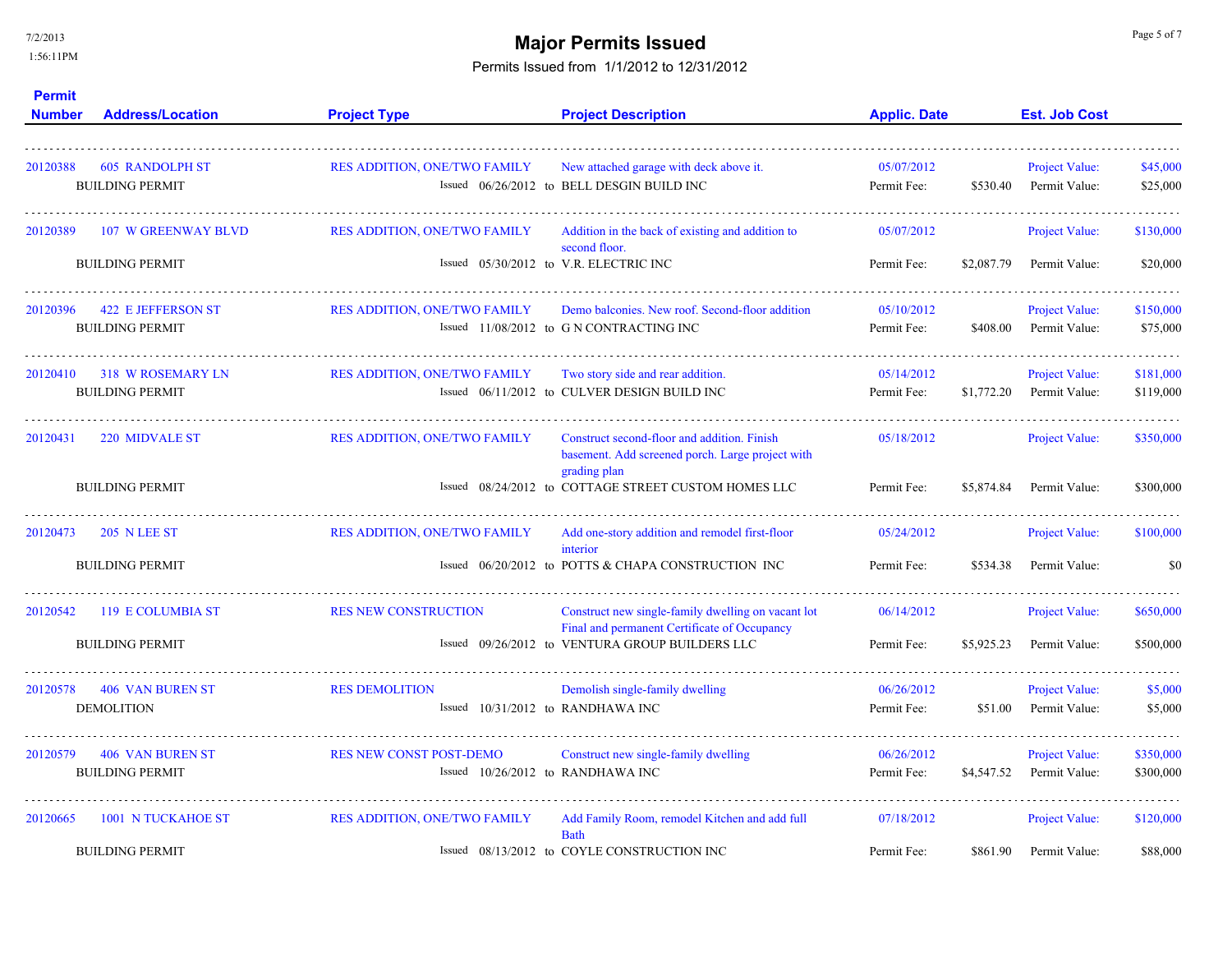7/2/2013

1:56:11PM

# **Major Permits Issued Major Permits Issued**

| <b>Permit</b><br><b>Number</b> | <b>Address/Location</b>                              | <b>Project Type</b>                                                       | <b>Project Description</b>                                                                                              | <b>Applic. Date</b>       | <b>Est. Job Cost</b>                          |                        |
|--------------------------------|------------------------------------------------------|---------------------------------------------------------------------------|-------------------------------------------------------------------------------------------------------------------------|---------------------------|-----------------------------------------------|------------------------|
| 20120721                       | <b>212 W GREENWAY BLVD</b><br><b>BUILDING PERMIT</b> | <b>RES ADDITION, ONE/TWO FAMILY</b><br>Issued 09/13/2012 to HP HOMES INC  | Build rear and second floor additions                                                                                   | 08/06/2012<br>Permit Fee: | Project Value:<br>\$2,242.27<br>Permit Value: | \$292,000<br>\$105,000 |
| 20120730                       | 201 JACKSON ST<br><b>DEMOLITION</b>                  | <b>RES DEMOLITION</b>                                                     | Demolish single-family dwelling<br>Issued 11/27/2012 to COTTAGE STREET CUSTOM HOMES LLC                                 | 08/07/2012<br>Permit Fee: | Project Value:<br>\$51.00<br>Permit Value:    | -\$0<br>\$10,000       |
| 20120731                       | <b>201 JACKSON ST</b><br><b>BUILDING PERMIT</b>      | <b>RES NEW CONST POST-DEMO</b>                                            | Construct new single-family dwelling<br>Issued 11/27/2012 to COTTAGE STREET CUSTOM HOMES LLC                            | 08/07/2012<br>Permit Fee: | Project Value:<br>\$5,327.87<br>Permit Value: | \$300,000<br>\$200,000 |
| 20120771                       | 512 GREENWICH ST<br><b>BUILDING PERMIT</b>           | <b>RES ADDITION, ONE/TWO FAMILY</b>                                       | Construct addition, porch & enclose carport<br>Issued 11/30/2012 to CANNON, PAUL & HEATHER                              | 08/13/2012<br>Permit Fee: | Project Value:<br>\$570.84<br>Permit Value:   | \$40,000<br>\$15,000   |
| 20120801                       | 413 ROLLINS ST<br><b>BUILDING PERMIT</b>             | <b>RES ADDITION, ONE/TWO FAMILY</b>                                       | Add 2 level addition with screened deck<br>Issued 10/16/2012 to GILL & YOST ASSOCAITES LLC                              | 08/20/2012<br>Permit Fee: | Project Value:<br>\$1,474.51<br>Permit Value: | \$167,120<br>\$140,379 |
| 20120830                       | 126 W MARSHALL ST                                    | <b>RES ADDITION, ONE/TWO FAMILY</b>                                       | Construct second-floor addition and two-floor<br>addition                                                               | 08/27/2012                | <b>Project Value:</b>                         | \$189,000              |
|                                | <b>BUILDING PERMIT</b>                               |                                                                           | Issued 11/01/2012 to DANG, HAO & DONG                                                                                   | Permit Fee:               | \$5,776.06<br>Permit Value:                   | \$160,000              |
| 20120908                       | 1017 BIRCH ST                                        | RES ADDITION, ONE/TWO FAMILY                                              | Rear one story addition w/basement storage area<br>below. New stair to access basement storage area $\&$<br>exist bsmt. | 09/18/2012                | <b>Project Value:</b>                         | \$100,000              |
|                                | <b>BUILDING PERMIT</b>                               |                                                                           | Issued 10/18/2012 to COUPARD ARCHITECTS INC                                                                             | Permit Fee:               | \$596.70<br>Permit Value:                     | \$72,000               |
| 20120982                       | 208 PENNSYLVANIA AVE                                 | <b>RES ADDITION, ONE/TWO FAMILY</b>                                       | <b>CONSTRUCT NEW 2 LEVEL ADDITION TO THE</b><br><b>REAR OF THE PROPERTY.</b>                                            | 10/16/2012                | Project Value:                                | \$32,000               |
|                                | <b>BUILDING PERMIT</b>                               |                                                                           | Issued 11/02/2012 to DMW ENTERPRISES LTD                                                                                | Permit Fee:               | \$1,299.48<br>Permit Value:                   | \$29,000               |
| 20120985                       | 111 W GEORGE MASON RD                                | <b>RES ADDITION, ONE/TWO FAMILY</b>                                       | renovate existing: add 2- story addition $\&$ new front<br>porch                                                        | 10/16/2012                | Project Value:                                | \$80,000               |
|                                | <b>BUILDING PERMIT</b>                               |                                                                           | Issued 11/08/2012 to CONSTRUCTION TRADE SERVICES, INC                                                                   | Permit Fee:               | Permit Value:<br>\$3,269.92                   | \$65,000               |
| 20120988                       | 210 W GREENWAY BLVD<br><b>BUILDING PERMIT</b>        | <b>RES ADDITION, ONE/TWO FAMILY</b><br>Issued $11/01/2012$ to WC HALE LLC | Remove deck. Install addition and new deck.                                                                             | 10/17/2012<br>Permit Fee: | Project Value:<br>\$1,245.11<br>Permit Value: | \$17,000<br>\$17,000   |